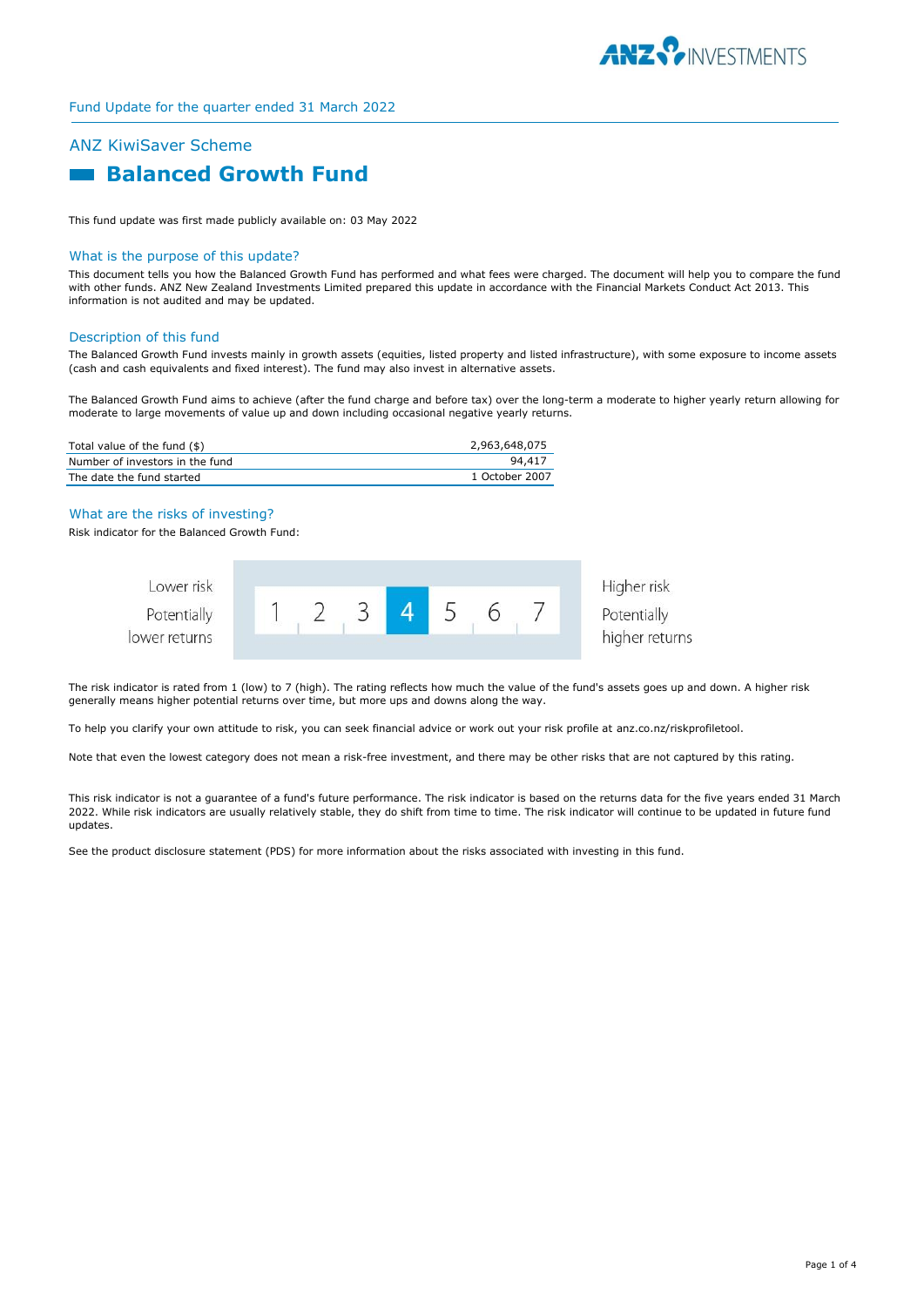#### How has the fund performed?

|                                               | Average over past |           |  |
|-----------------------------------------------|-------------------|-----------|--|
|                                               | five years        | Past year |  |
| Annual return                                 |                   |           |  |
| (after deductions for charges and tax)        | 6.97%             | 3.18%     |  |
| Annual return                                 |                   |           |  |
| (after deductions for charges but before tax) | 8.02%             | 3.89%     |  |
| Market index annual return                    |                   |           |  |
| (reflects no deduction for charges and tax)   | $8.26\%$          | 4.14%     |  |

The market index annual return is calculated using the target investment mix and the indices of each asset class.

Additional information about the market index is available in the statement of investment policy and objectives on the offer register at www.discloseregister.companiesoffice.govt.nz.



### **Annual return graph**

This shows the return after fund charges and tax for each of the last 10 years ending 31 March. The last bar shows the average annual return for the last 10 years, up to 31 March 2022.

**Important:** This does not tell you how the fund will perform in the future.

Returns in this update are after tax at the highest prescribed investor rate (PIR) of tax for an individual New Zealand resident. Your tax may be lower.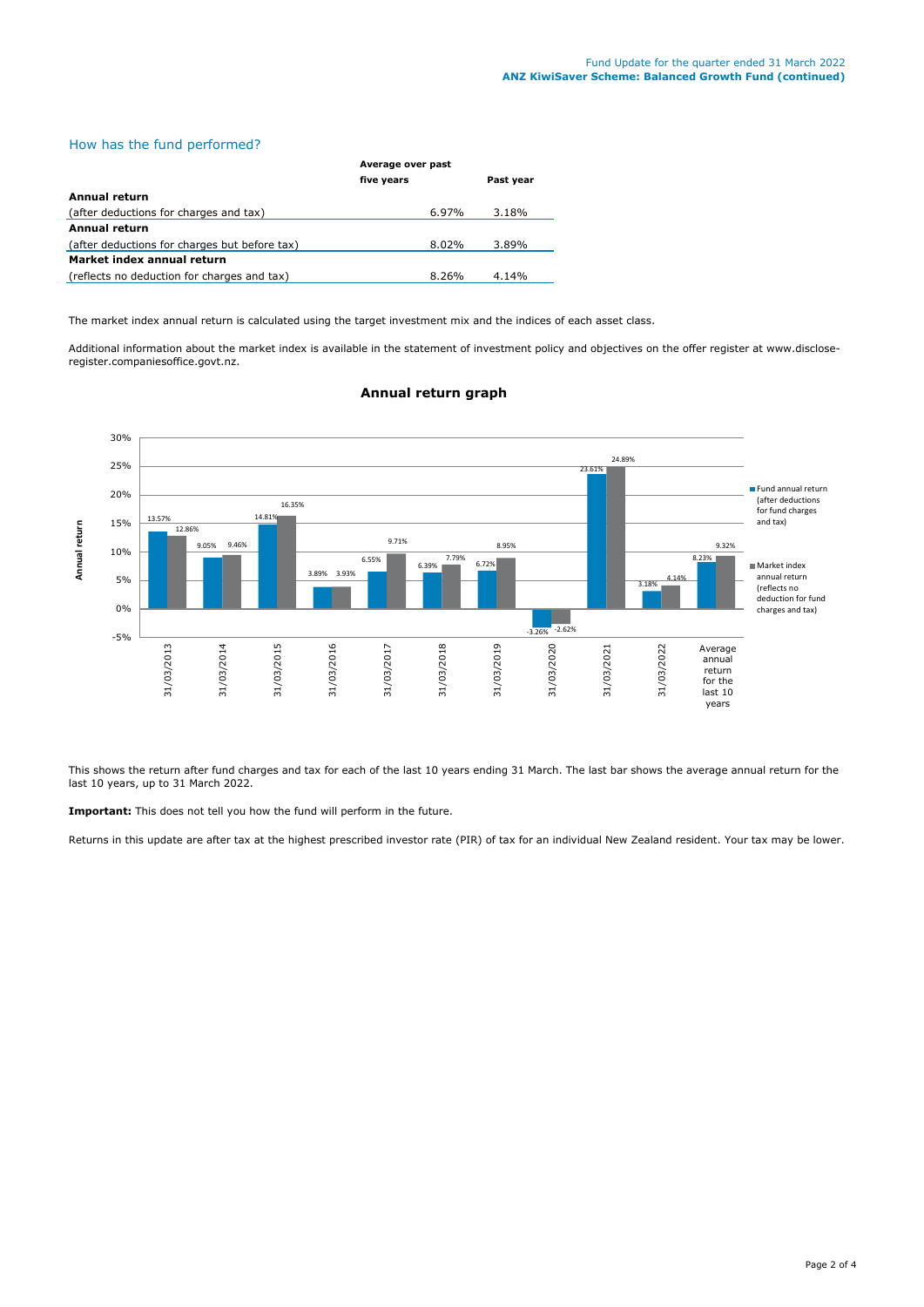### What fees are investors charged?

Investors in the Balanced Growth Fund are charged fund charges. In the year to 31 March 2021 these were:

|                                             | % of net asset value |
|---------------------------------------------|----------------------|
| Total fund charges <sup>1</sup>             | 1.00%                |
| Which are made up of:                       |                      |
| Total management and administration charges | $1.00\%$             |
| Including:                                  |                      |
| Manager's basic fee                         | 0.95%                |
| Other management and administration charges | 0.05%                |
| Total performance based fees                | $0.00\%$             |
|                                             |                      |

|                             | Dollar amount per investor |  |
|-----------------------------|----------------------------|--|
| <b>Other charges</b>        |                            |  |
| Membership fee <sup>2</sup> | \$18                       |  |

Investors are not currently charged individual action fees for specific actions or decisions (for example, for withdrawing from or switching funds). See the PDS for more information about Scheme fees.

Small differences in fees and charges can have a big impact on your investment over the long term.

#### Example of how this applies to an investor

Sarah had \$10,000 in the fund at the start of the year and did not make any further contributions. At the end of the year, Sarah received a return after fund charges were deducted of \$318 (that is 3.18% of her inital \$10,000). Sarah also paid \$9.00 in other charges. This gives Sarah a total return after tax of \$309.00 for the year.

#### What does the fund invest in?

**Actual investment mix<sup>3</sup> Target investment mix<sup>3</sup>**

This shows the types of assets that the fund invests in. This shows the mix of assets that the fund generally intends to invest in.